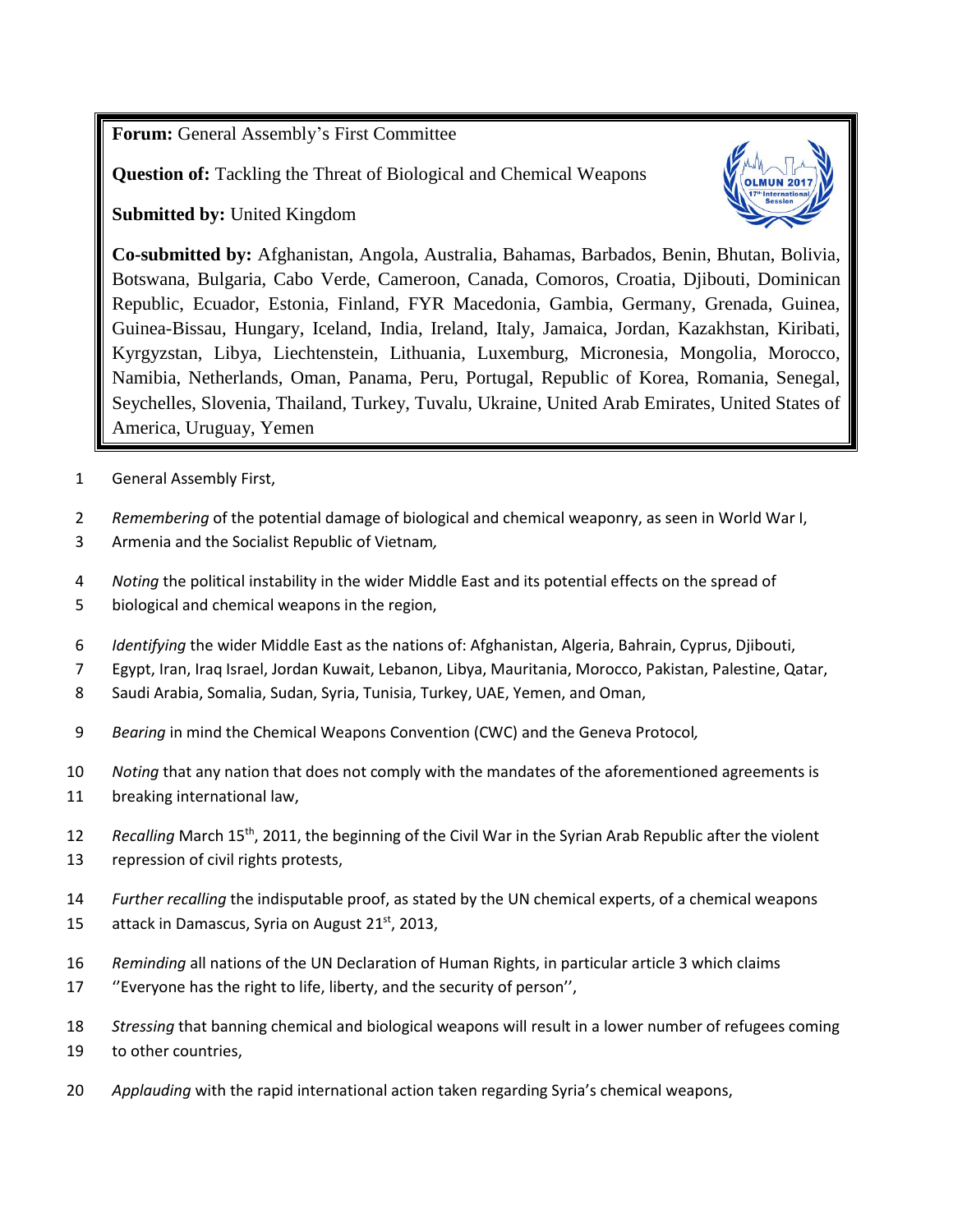- 21 *Further applauding* the Syrian Arab Republic on becoming the 190<sup>th</sup> signatory of the CWC through the
- aid of the Organization on the Prohibition of the Chemical Weaponry (OPCW),
- *Deeply regretting* that the spread of the chemical and biological weapons and their associated materials in Syria and the wider Middle East is due partially to humanitarian crises in those areas,
- *Defining* that chemical and biological weapons are harmful agents used with the intention of inflicting
- death or disease and any chemical substance that can cause death or wide-spread devastation to any
- living organism,
- *Recognizing* the devastating effect of chemical weapons and biological weapons during international armed conflicts and their first wide-spread usage since World War I,
- *Reminding* all member states of the CWC and the BWC which avert member states from developing,
- producing, stockpiling, or otherwise acquiring, retaining, or exchanging armaments of this kind,
- *Deeply regretting* that some member states have yet to ratify the major protocols and conventions,
- especially the CWC and the BWC and to enforce theirs,
- *Alarmed* by the availability of dual-use substances and existing stockpiles in areas of questionable safety
- or political instability, and the possibility of their acquisition by third parties,
- *Disturbed* by the fact that advances in the fields of microbiology, genetic and chemical engineering and
- biotechnology may expose new potentially harmful agents and thus provoke further use of chemical and biological weapons,
- *Taking into consideration* that non-lethal forms of harmful agents, such as 2-chlorobenzalmalononitrile
- (CS) gas, otherwise known as "tear gas", are widely utilized against rioters dispersing any forms of
- protest and thus posing a threat on society,
- 
- 1. **Strongly encourages** all states who have not done so, to join the Australian group sign and ratify the Chemical Weapons Convention (CWC); 2. **Strongly encourages** all states who have not done so, to sign and ratify the BWC;
- 
- 3. **Calls upon** all member states to acknowledge and support NATO's CBRN Defence Battalion;
- 
- 4. **Seeks** increased monitoring the OPCW and OPBW over facilities not only directly related to chemical and biological weapons in order to minimize misuse of agent such as but not limited to Riot Control Agents (RCA);
-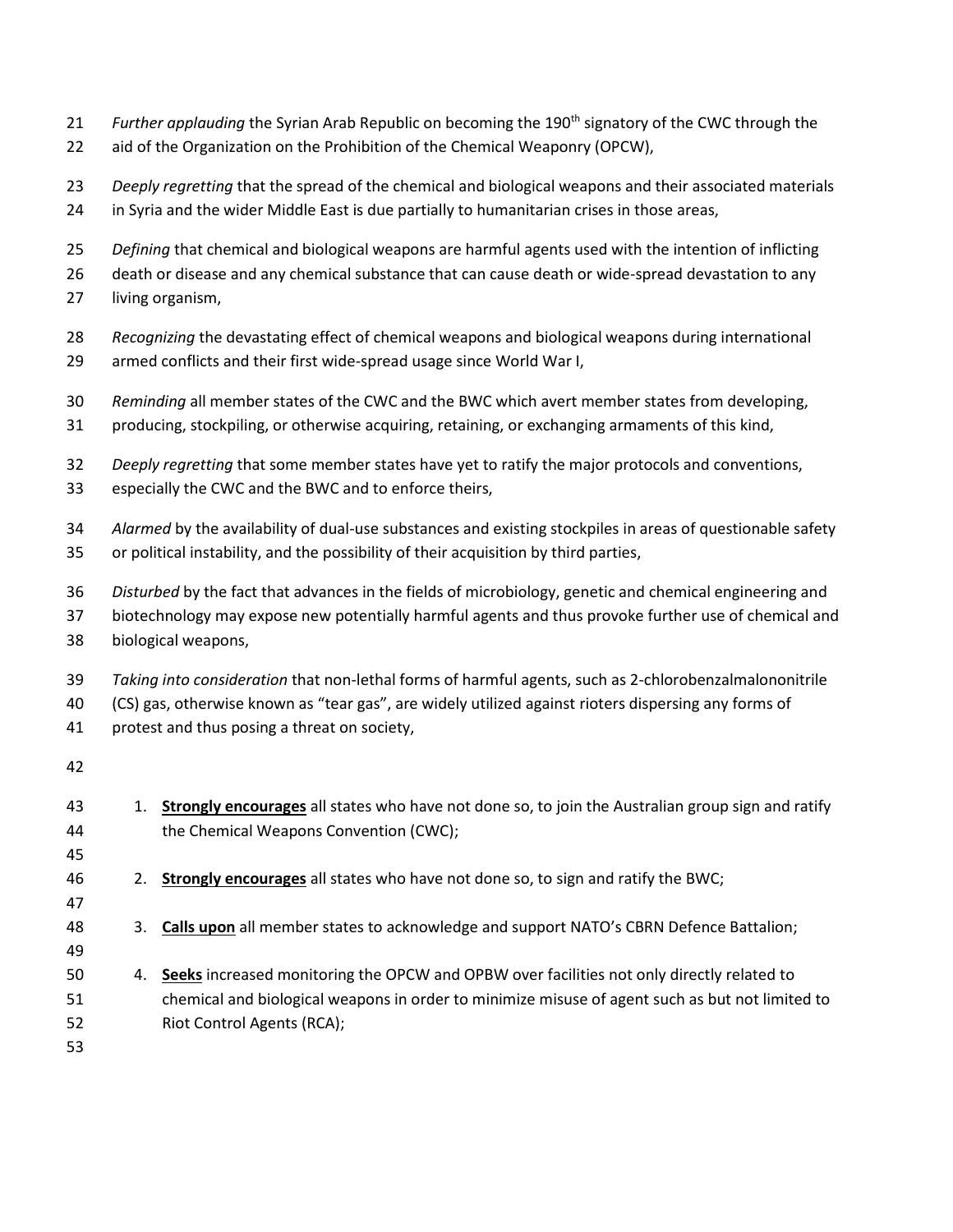| 54 |    | 5. Calls for the establishment of an organisation called Organisation for the Prohibition of Biological |
|----|----|---------------------------------------------------------------------------------------------------------|
| 55 |    | Weapons (OPBW) as a sister organisation to the OPCW, which would work under the following               |
| 56 |    | guidelines:                                                                                             |
| 57 |    | a. Delineating that preparatory tasks would be necessary such as, but not limited to:                   |
| 58 |    | Development of operational procedures of the OPBW,<br>i.                                                |
| 59 |    | Drafting its budgetary need,<br>ii.                                                                     |
| 60 |    | Establishing a chain of command inside the OPBW,<br>iii.                                                |
| 61 |    | iv. Recruiting personnel to work in the OPBW;                                                           |
| 62 |    | b. Its headquarters would be in Vienna,                                                                 |
| 63 |    | It would work under the governance of the United Nations Office for Disarmament<br>c.                   |
| 64 |    | Affairs (UNODA),                                                                                        |
| 65 |    | d. It would be financed by the Members States of the BWC based on a model from the                      |
| 66 |    | OPCW modified scale of assessment and by the NGOs willing to contribute,                                |
| 67 |    | e. Its main goals would be:                                                                             |
| 68 |    | Researching efficient implementational measures of the BWC,<br>i.                                       |
| 69 |    | Supporting educational measures for firms using biotechnology regarding the<br>ii.                      |
| 70 |    | possible dual-use of it,                                                                                |
| 71 |    | iii. Organising conferences regarding the BWC,                                                          |
| 72 |    | iv. Organising seminars and workshops in connection with biological warfare,                            |
| 73 |    | v. Establishing international response plans according to national and international                    |
| 74 |    | law regarding possible need of reducing collateral damage by:                                           |
| 75 |    | 1. Evacuation and temporary sheltering,                                                                 |
| 76 |    | Provision of protective clothing,<br>2.                                                                 |
| 77 |    | Execution of decontamination procedures,<br>3.                                                          |
| 78 |    | Production and disposal of antidotes;<br>4.                                                             |
| 79 |    |                                                                                                         |
| 80 |    | 6. Hopes for a common effort to discourage any organization or nation from creating and                 |
| 81 |    | publishing instructions that deal with the production of chemical and biological weapons from           |
| 82 |    | chemical and biological agents;                                                                         |
| 83 |    |                                                                                                         |
| 84 | 7. | Calls for the establishment of the Chemical and Biological Defence Bureau (CBDB), an                    |
| 85 |    | organization that will work on par with the UN with the objectives of:                                  |
| 86 |    | Improving the defence against biological of chemical weapon attacks by methods such as<br>a.            |
| 87 |    | but not limited to:                                                                                     |
| 88 |    | Sponsoring the research on chemical and biological weapons by approved parties<br>i.                    |
| 89 |    | through subsidies,                                                                                      |
| 90 |    | Supplying the approved parties with the necessary materials to conduct their<br>ii.                     |
| 91 |    | research,                                                                                               |
| 92 |    | Monitoring the aforementioned parties' research to minimize the risk of accidents<br>iii.               |
| 93 |    | or a security breach,                                                                                   |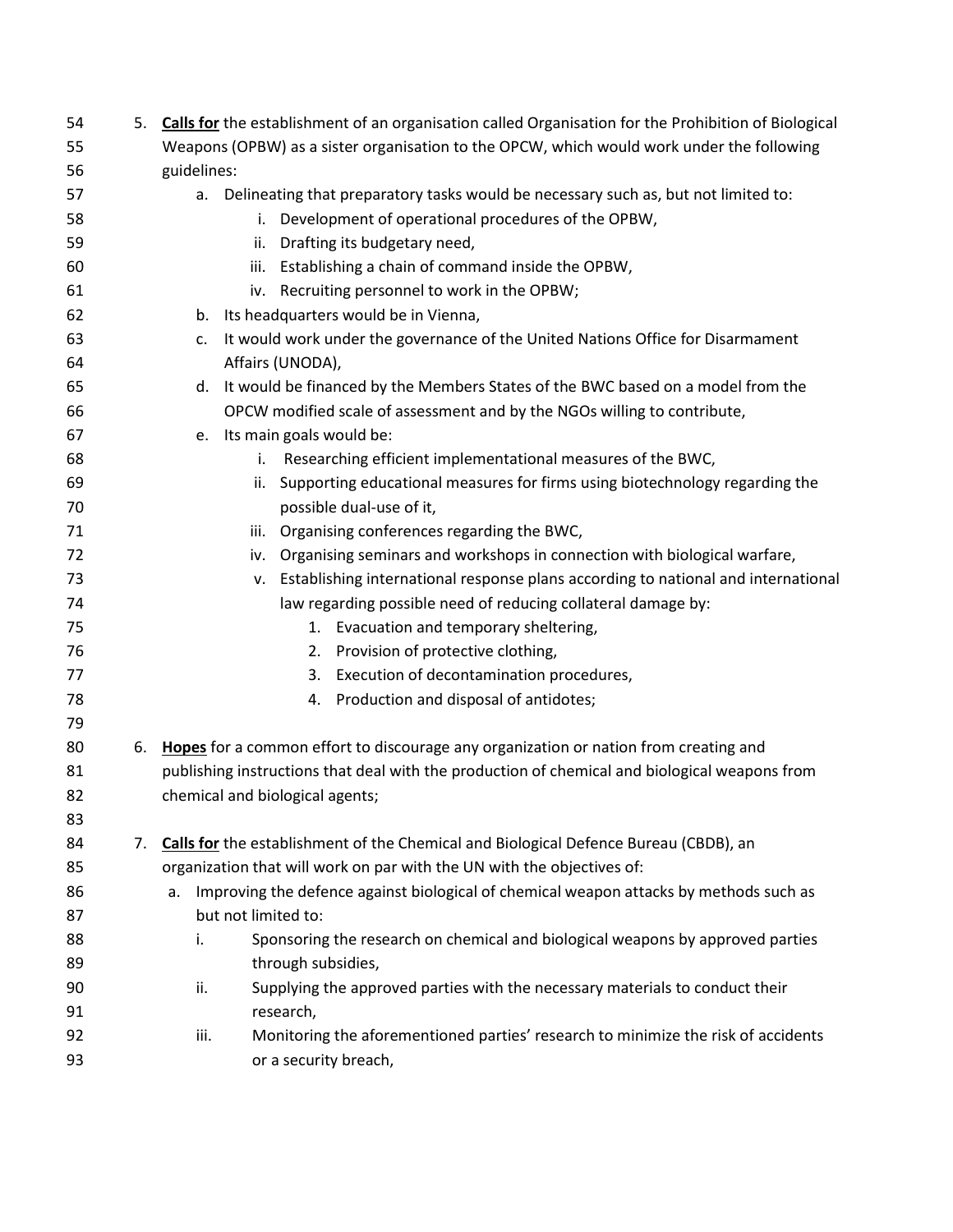| 94<br>95 | b. Aiding countries in preventing the smuggling of resources needed for the<br>production of<br>chemical and biological weapons by methods such as, but not limited to enforcing the |
|----------|--------------------------------------------------------------------------------------------------------------------------------------------------------------------------------------|
| 96       | prevention of weapon trafficking trough the implementation of:                                                                                                                       |
| 97       | Clear-cut definitions as to what illegal trafficking of chemical weapons entails,<br>i.                                                                                              |
| 98       | Suggesting harsher consequences to discovered illegal ownership stockpiling or usage of<br>ii.                                                                                       |
| 99       | chemical and biological weapons,                                                                                                                                                     |
| 100      | Holding regional training in scope to include prevention of illegal trafficking of chemical<br>iii.                                                                                  |
| 101      | and biological weapons;                                                                                                                                                              |
| 102      |                                                                                                                                                                                      |
| 103      | <b>Expresses</b> the need for a creation of a watch list composed of all the countries that have not yet<br>8.                                                                       |
| 104      | signed the BWC or CWC, or have signed but not ratified, the convention, with the goal of:                                                                                            |
| 105      | Ensuring these states do not use their stockpiles or WMD's against other states or their<br>а.                                                                                       |
| 106      | respective civilian population,                                                                                                                                                      |
| 107      | b. Ensuring these states do not sponsor the proliferation of chemical and biological weapons,                                                                                        |
| 108      | Supporting terrorists with the development of chemical and biological weapons,<br>i.                                                                                                 |
| 109      | Supporting other state actors with the development of chemical and biological<br>ii.                                                                                                 |
| 110      | weapons,                                                                                                                                                                             |
| 111      | Pressuring countries that have resisted signing the CWC and the BWC or have resisted<br>c.                                                                                           |
| 112      | engaging in transparent dialogue to either sign and or ratify the respective treaties;                                                                                               |
| 113      | <b>Endorses</b> the continuation of visits by OPCW Executive Council representatives to facilities in the<br>9.                                                                      |
| 114      | possessor States Parties in the interest of transparency;                                                                                                                            |
| 115      |                                                                                                                                                                                      |
| 116      | 10. Encourages all States Parties to submit adequate and timely declarations under Article X of the                                                                                  |
| 117      | BWC;                                                                                                                                                                                 |
| 118      |                                                                                                                                                                                      |
| 119      |                                                                                                                                                                                      |
| 120      | 11. Suggests that all future treaties and resolutions are constructed in an elastic manner in order to                                                                               |
| 121      | a. account for differences in foreign policy between different nations                                                                                                               |
| 122      | facilitate continued measures as the context changes over time by:                                                                                                                   |
| 123      | i. the emergence of a new world dynamic,                                                                                                                                             |
| 124      | ii. technological and scientific development;                                                                                                                                        |
| 125      |                                                                                                                                                                                      |
| 126      | 12. Recommends to employ sanctions against the individuals, political parties, and any other entities                                                                                |
| 127      | which have been proven to store, produce use or plan to use biological and chemical weapons,                                                                                         |
| 128      | including:                                                                                                                                                                           |
| 129      | a. Political sanctions, such as,                                                                                                                                                     |
| 130      | i. Inability to cross the border,                                                                                                                                                    |
| 131      | ii. Inability to participate in political life and elections;                                                                                                                        |
| 132      | b. Economic sanctions, such as,                                                                                                                                                      |
| 133      | i. Restriction to have accounts in foreign banks,                                                                                                                                    |
| 134      | ii. Restriction to own or create new entrepreneurship;                                                                                                                               |